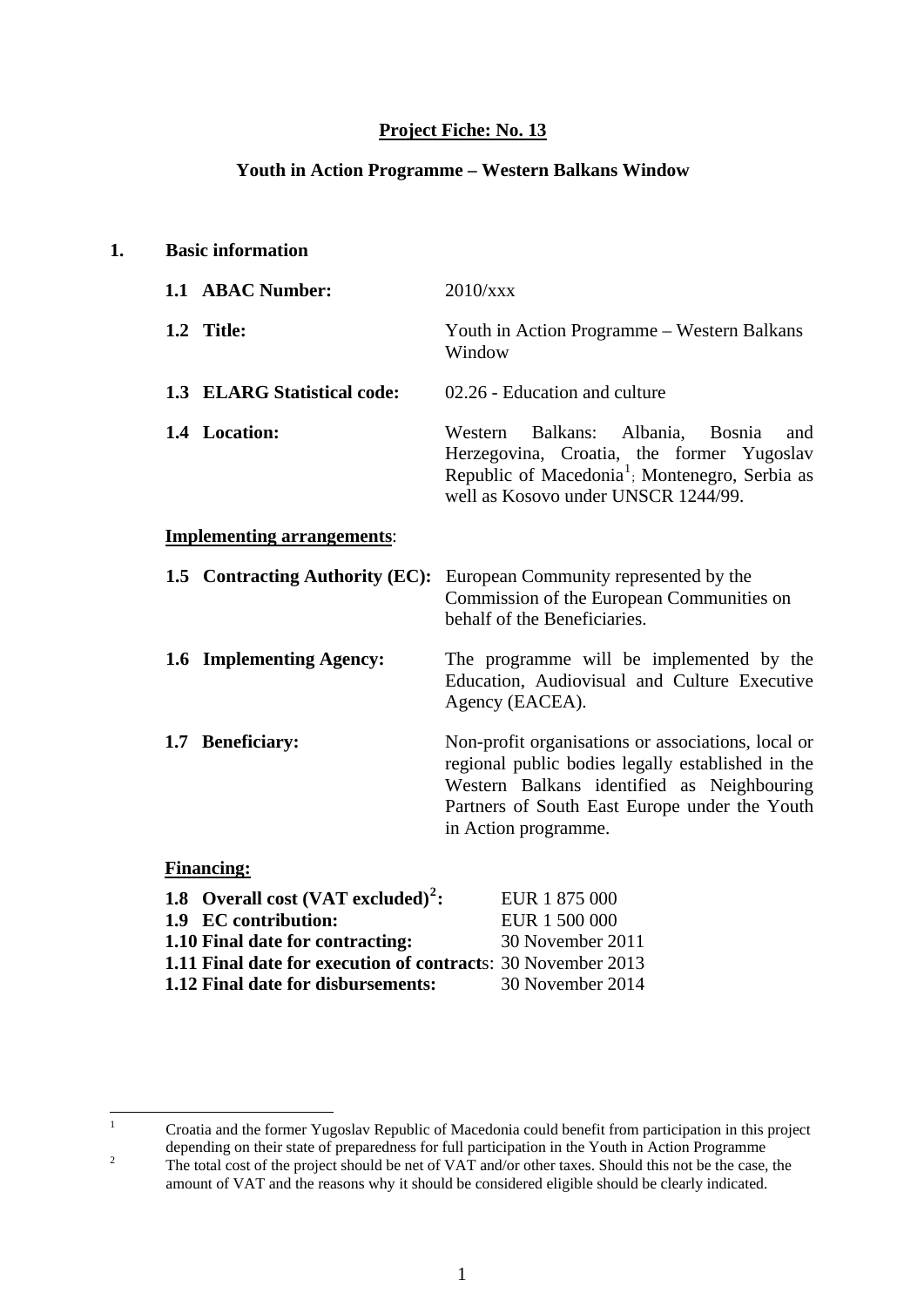# **2. Overall Objective and Project Purpose**

# **2.1 Overall Objective**

Strengthen democracy, civil society and social inclusion in the Western Balkans by facilitating the integration and active participation of young people in society through the development of youth organisations and the voluntary sector.

# **2.2 Project purpose**

Promote the non-formal education and youth sector in the region by:

- Supporting projects with the partner beneficiaries, in particular exchanges of young people and those active in youth work and youth organisations;
- Supporting initiatives that reinforce young people's mutual understanding, sense of solidarity and tolerance, as well as the development of cooperation in the field of youth and civil society in the Western Balkans.

# **2.3 Link with AP/NPAA / EP/ SAA[3](#page-1-0)**

Youth as such is not a priority included in the Accession or European Partnerships of the Western Balkans. However, the Commission Communication on the Enlargement Strategy 2008-2009<sup>[4](#page-1-1)</sup> underlined the importance for the increased participation of civil society organisations in the reforms to be undertaken by the Candidates and Potential Candidates for Accession. Therefore, the Youth in Action programme is an additional tool to the Civil Society Facility for strengthening the youth organisations development.

# **2.4 Link with MIPD**

This project has been designed on the basis of the IPA Multi-beneficiary Multi-annual Indicative Planning Document (MIPD) 2009-2011<sup>[5](#page-1-2)</sup> in which youth is a priority under Section 2.3.2.3. As noted in the MIPD the objective of the IPA Multi-beneficiary youth strategy is to: Strengthen democracy in the Western Balkans; Facilitate the integration and active participation of young people in society; Develop youth organisations and the voluntary sector through cooperation between local NGOs, youth organisations and youth workers and those of the EU Member States, and through youth exchanges, networking and voluntary service.

 $\frac{1}{3}$  $AP = Accession$  Partnership;  $NPAA = National Programme$  for the Adoption of the Acquis (for Candidate Countries), National Action Plan (for Potential Candidates); EP= European Partnership; SAA = Stabilisation and Association Agreement

<span id="page-1-2"></span><span id="page-1-1"></span><span id="page-1-0"></span>5 COM (2009) 4518

<sup>4</sup> COM(2008) 674, 05.11.08 - "Enlargement Strategy and Main Challenges 2008-2009"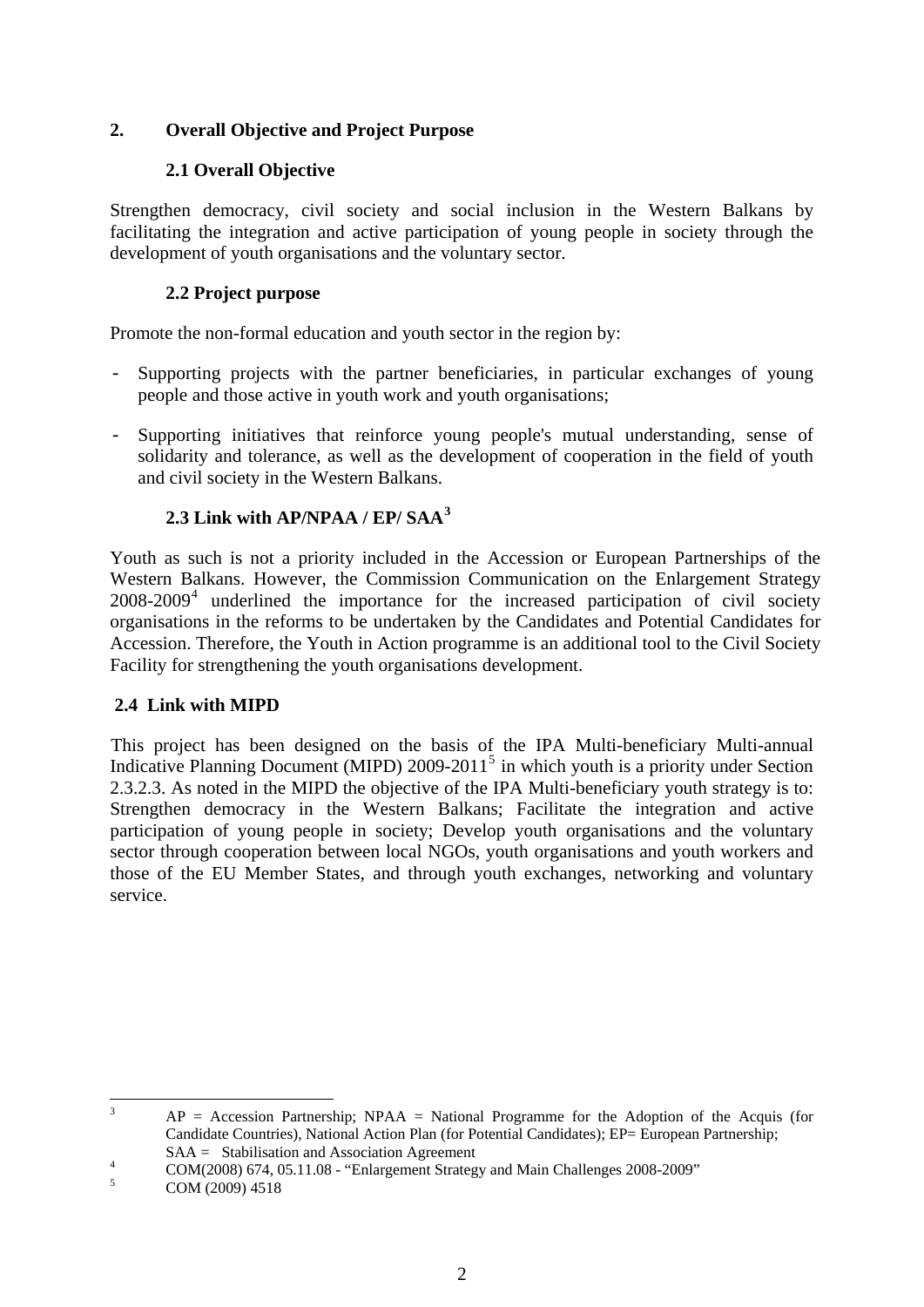# **3. Description of project**

# **3.1 Background and justification**

Since 2000, organisations and young people from the Western Balkans have had the possibility to participate as partners in certain activities supported through the Youth programme.

In 2005, the European Commission launched a pilot initiative aimed at reinforcing the level of participation of organisations from the region in the Youth programme. By such means, organisations from the Western Balkans were granted the opportunity to become coordinating organisations for youth projects and to apply directly to the European Commission for a programme grant. Despite the limited resources, the results of the pilot phase were successful both in terms of the number of applications received and the quality of the projects submitted. These results showed that there was a demand for greater opportunities to participate in youth projects in the region.

Although the means of participation for Western Balkan organisations introduced in 2005 have been confirmed under the new Youth in Action programme covering the period 2007- 2013, the EU has been called upon to increase its actions and instruments in the field of nonformal education and youth in the region. In line with this, the European Commission Communication "the Western Balkans on the road to the EU: consolidating stability and raising prosperity"<sup>[6](#page-2-0)</sup>, reaffirms the commitment made by the European Community to reinforce cooperation with the Western Balkans in the area of youth and emphasises that the European Commission will create new opportunities. In this context, the establishment of a Western Balkans window, funded by IPA within the Youth in Action programme, reflects the commitments made in the Commission's Communication by allowing for more projects submitted by Western Balkan organisations to be supported.

Furthermore, the Western Balkans Window facilitates the long-term participation of the Western Balkans in the Youth in Action programme. The Youth in Action programme foresees that the Western Balkans participate in the programme on an equal footing with the EU Member States. This participation is achieved by a differentiated time schedule according to the preparedness and capacity to put in place the necessary administrative structures for the implementation of the programme at a national level (Youth in Action National Agencies). In this context, projects supported through the proposed window contribute to increasing opportunities for Beneficiaries in the region until the cited national structures are established.

# **3.2 Assessment of project impact, catalytic effect, sustainability and cross border impact**

The programme will be regularly monitored and the impact evaluated in cooperation between the European Commission and the EU Member States in order to allow for readjustments.

The cross border impact of the programme offers youth organisations and young people from the Western Balkans and from the EU Member States to participate in exchanges, to reinforce a mutual understanding and to strengthen cooperation in the area of civil society.

<span id="page-2-0"></span> $\frac{1}{6}$ COM (2006)27, 27.01.06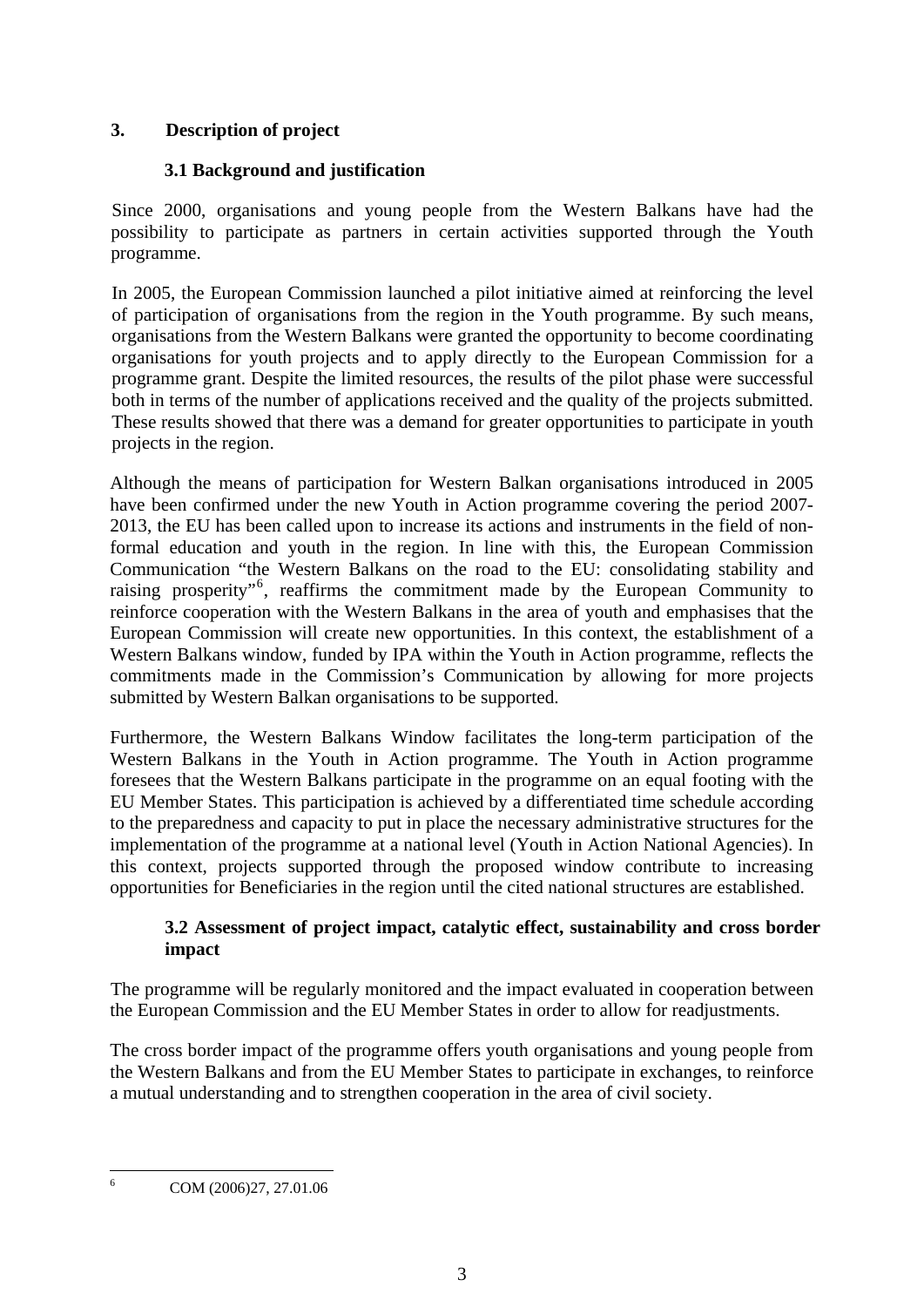#### **3.3 Results and measurable indicators**

### *Results:*

- Increased opportunities for young people to experience international mobility and to acquire socio-educational skills which could better facilitate their integration in society;
- Increased participation of young people in democratic life and active citizenship in particular with regard to young women and young people with fewer opportunities;
- Improved interethnic and inter-religious dialogue among young people and youth organisations.
- Development of long-lasting partnerships as well the exchange of expertise and knowhow in the field of youth and non-formal education.
- Improved organisational skills of organisations established in the Western Balkans, in particular with regard to management of European Community funds.

#### *Measurable indicators*

All activities:

- Number of organisations (including partners) from the Western Balkans participating in activities supported by the Window;
- Number of projects involving young people with fewer opportunities;
- Number of projects dealing with minorities and inter-ethnic inter-religious dialogue issues;
- Number of young women involved in the activities;
- Rating of submitted projects;
- Measures of efficiency in administrative and financial management.

#### Activity 1:

- Number of youth exchanges among young people from different locations taking place in the Western Balkans.

#### Activity 2:

- Number of European Voluntary Service projects in the Western Balkans;
- Number of organisations accredited as EVS host organisations under the Youth in Action programme in the Balkans.

### Activity 3:

- Number of training and networking projects organised in the Western Balkans.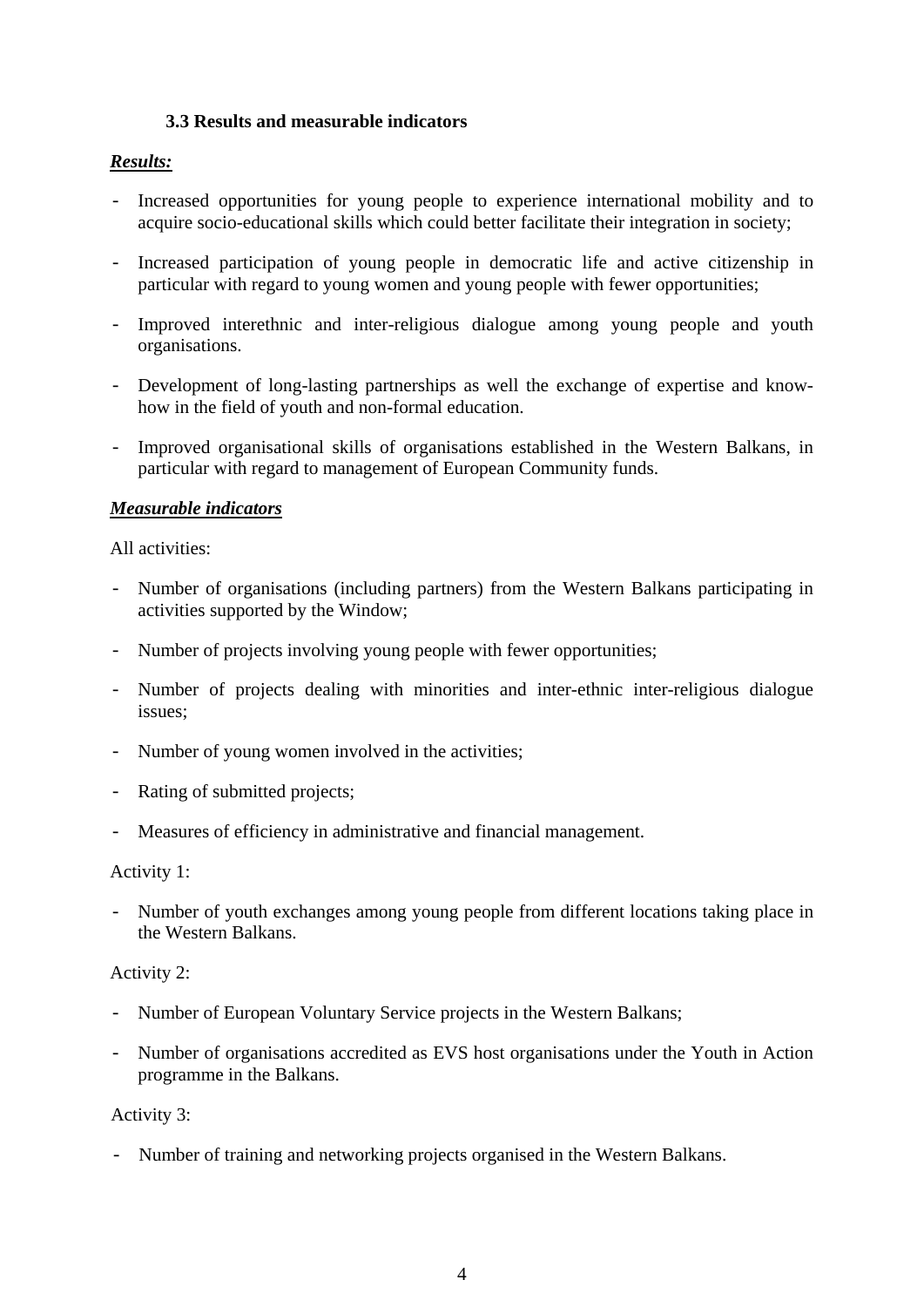# **3.4 Activities:**

### Activity 1: Youth Exchanges (Action 3.1 of the Youth in Action programme)

Youth exchanges offer an opportunity for groups of young people from the Western Balkans participating in the Youth in Action programme to meet and learn about each other's cultures. Their pedagogical value and non-formal learning element comes from the fact that the groups explore themes of common interest.

#### Activity 2: European Voluntary Service (Action 2 of the Youth in Action programme)

Young people take part individually or in groups in non-profit, voluntary activities abroad, helping in local projects in a wide range of fields: social, ecological and environmental, arts and culture, new technologies, leisure and sports, etc.

#### Activity 3: Training and networking of those active in youth work and youth organisations (Action 3.1 of the Youth in Action programme)

Activities supporting the training of those active in youth work and youth organisations, in particular the exchange of experiences, expertise and good practice between them; as well as activities which may lead to long-lasting quality projects and partnerships and networks. The action supports training courses, seminars, study and feasibility visits, evaluation meetings, job-shadowing, partnership-building and networking activities.

General selection procedures and criteria:

All activities supported through the window are based on partnerships between organisations from the Western Balkans and organisations from the EU and other countries participating in the programme. Activities 1 and 3 take place in the Western Balkans and Activity 2 may consist either in volunteers from the Western Balkans sent to Youth in Action Programme Beneficiaries, or, vice versa, in volunteers from the Programme Beneficiaries sent to the Western Balkans.

Project applications are selected by the Education, Audiovisual and Culture Executive Agency through calls for proposals on the basis of criteria defined in the Youth in Action programme.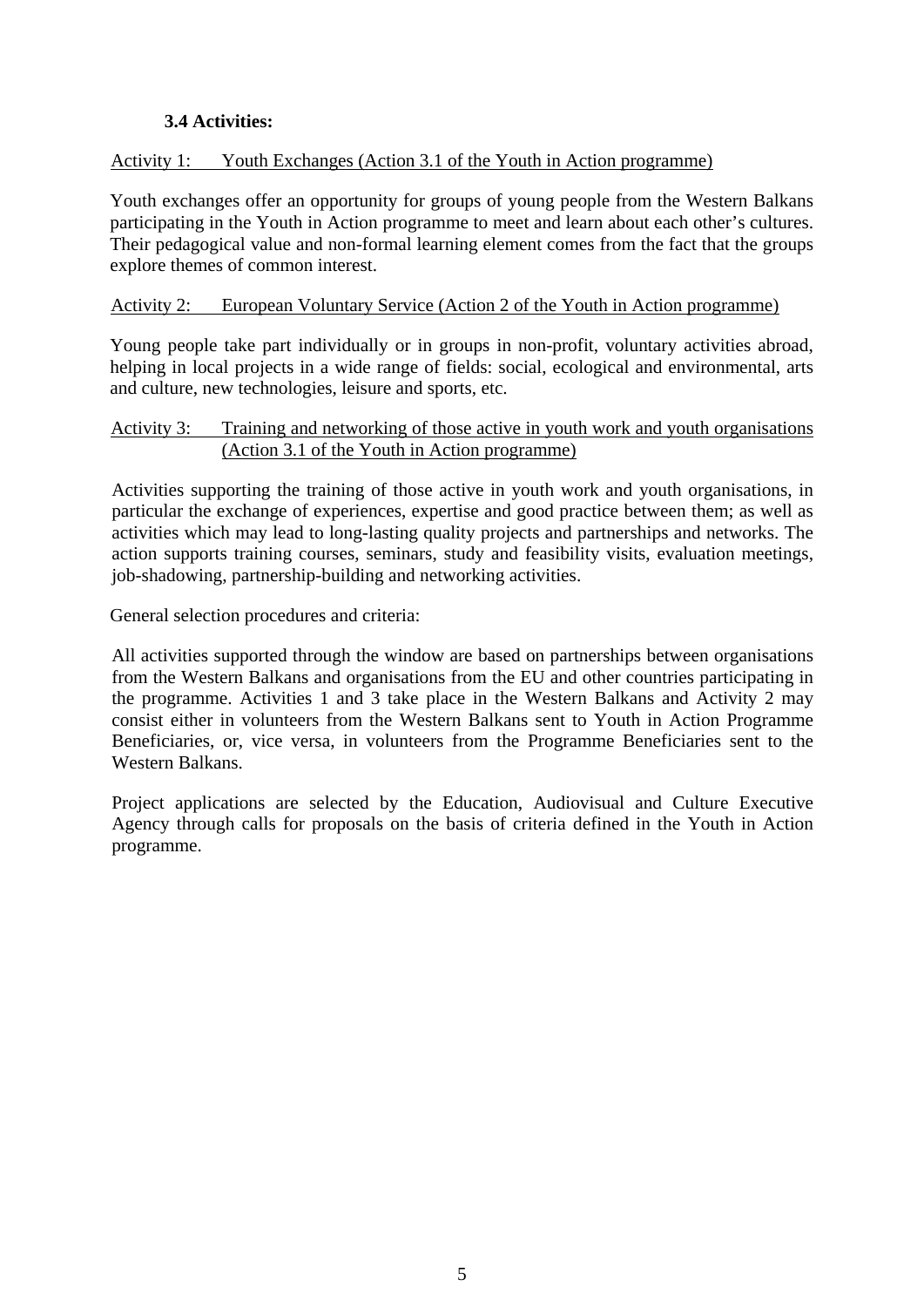#### **3.5 Conditionality and sequencing**

As the Youth Programme is run with a demand driven approach, the good functioning of the programme will depend on the interest of the youth organisations (and other actors) in participating in youth projects, as well as the quality of the project proposals submitted.

### **3.6 Linked activities**

#### European Community activities:

The establishment of the Western Balkans Window confirms the European Commission's desire to foster youth mobility and mutual understanding of cultural diversity among young people in the Western Balkans, as well as to strengthen civil society and promote and European values in the region. It complements the EU existing opportunities of cooperation with the Western Balkans in the field of non-formal education and youth (Youth in Action programme).

The Youth in Action Programme is also linked to the other mobility activities undertaken through the Erasmus Mundus Programme:

- Erasmus Mundus Action 1, a world-wide programme which provides scholarships for students to around 100 Erasmus Mundus Master Courses in Europe. In 2006, a specific Window for the Western Balkans was started under the Erasmus Mundus Programme to enable the selection of 100 post-graduate students from the region (200 as from 2009).
- Erasmus Mundus Action 2 (former External Cooperation Window). This Programme was extended to the Western Balkans in 2007 in order to enable academic cooperation as well as mobility of academic staff and students at all levels.
- The Swedish International Development Cooperation Agency (Sida) has been supporting the development of non-formal youth education in the region for several years through the project "Forum Syd." Swedish support includes community youth work, youth policy work and education. The last component is organised in cooperation with the universities in the region.
- The Agency for Mobility and EU Programmes in Croatia, the National Agency for EU Education Programmes and Mobility in the former Yugoslav republic of Macedonia, the designated national agency for management of the Youth in Action Programme, which are undertaking preparatory measures for their countries' full participation in Youth in Action Programme, launched the Call for Proposals referring to pilot projects for Youth in Action Programme in year 2009 funded by IPA 2007 funds. More pilot projects, founded by IPA 2009, will be implemented in 2010. The pilot projects concern the following Actions and Sub-Actions: Sub-Action 1.1 (Youth Exchanges); Action 2 (European Voluntary Service) and Sub-Action 4.3 (Training and networking of those active in youth work and youth organisations).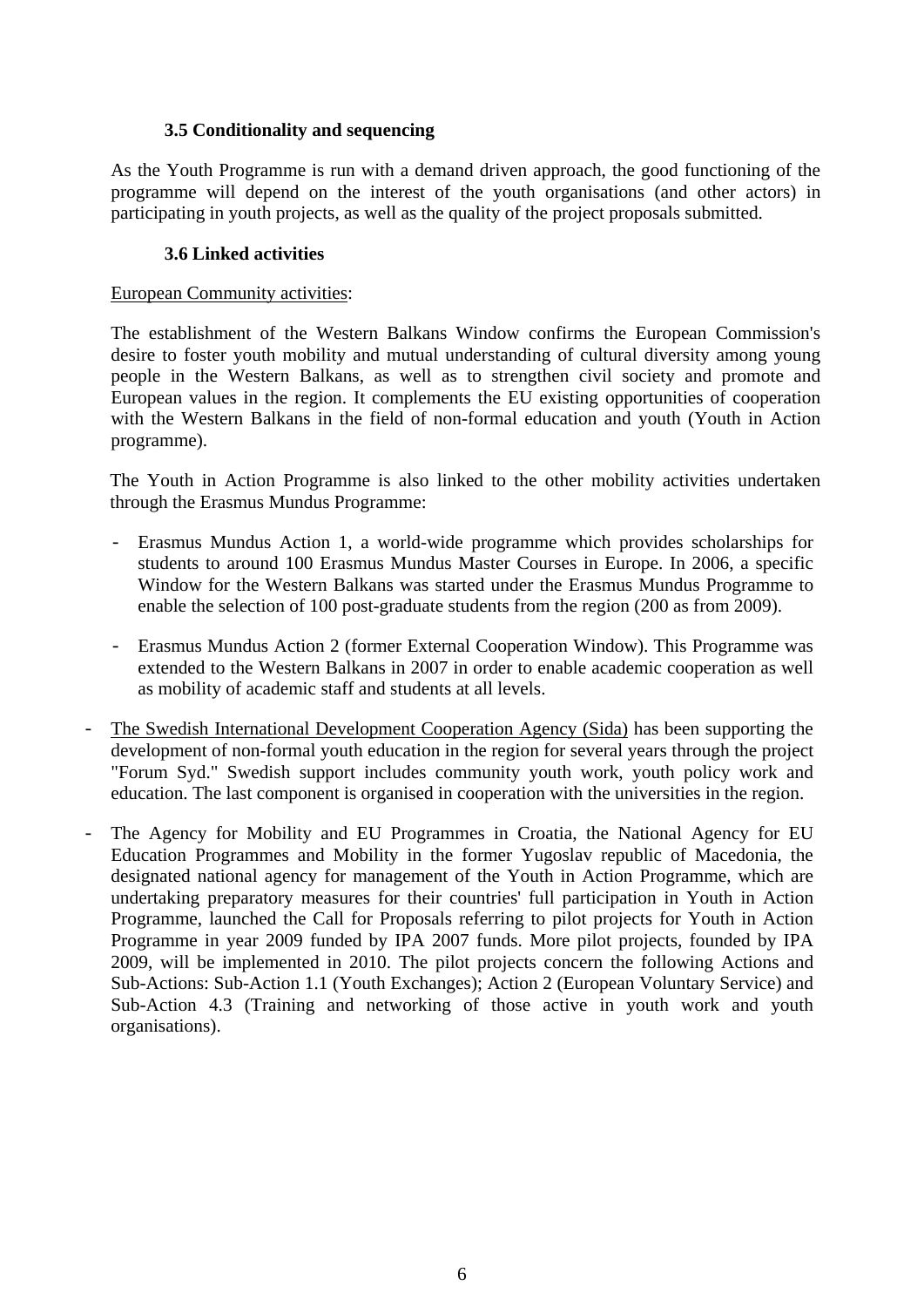#### **3.7 Lessons learned**

<span id="page-6-0"></span>Past assistance has promoted intercultural dialogue among young people and supported the development of cooperation in the field of non-formal education and youth through the Youth Programme. The pilot initiative launched in 2005 under the Youth programme has supported 50 projects involving 600 participants and 90 organisations from the Western Balkans.

In 2008,  $55<sup>7</sup>$  $55<sup>7</sup>$  $55<sup>7</sup>$  projects have been selected and will be supported in the Western Balkans. These were the first results of the Western Balkan Window and demonstrated that there is an unbalance between the Beneficiaries mainly due to a lack of promotion of the Programme within institutions in some Beneficiaries. The emphasis will be put on the visibility of the Programme and on the public awareness in order to inform the citizens and the Youth organisations about the opportunities of the programme.

<sup>&</sup>lt;sup>7</sup> 2009 figures to be uploaded when available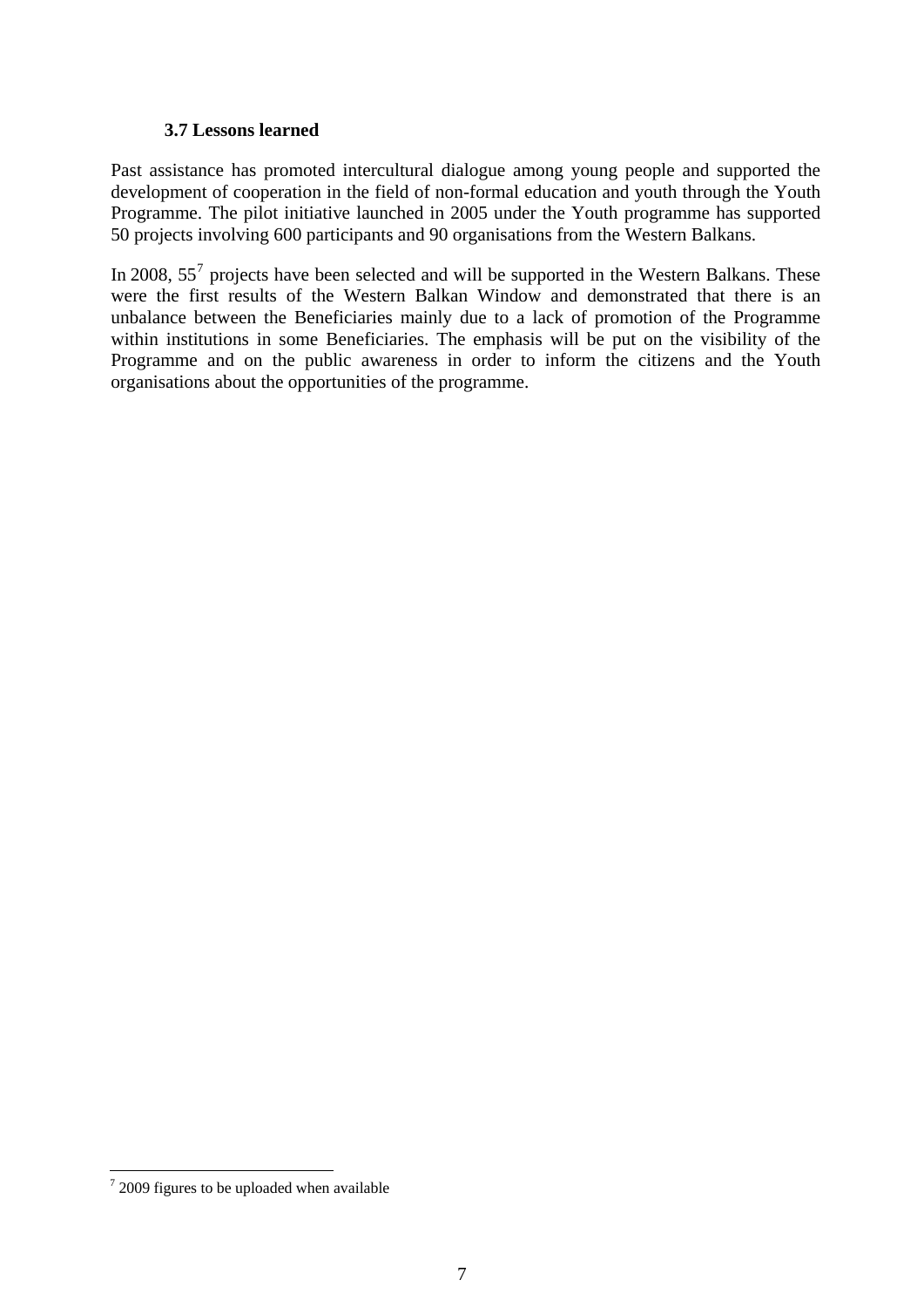#### **4. Indicative Budget (amounts in EUR)**

|                      |                                                                    |                   |                                 | <b>SOURCES OF FUNDING</b> |                       |                                          |          |                              |                                         |                                  |                   |       |
|----------------------|--------------------------------------------------------------------|-------------------|---------------------------------|---------------------------|-----------------------|------------------------------------------|----------|------------------------------|-----------------------------------------|----------------------------------|-------------------|-------|
|                      | <b>IPA COMMUNITY</b><br><b>TOTAL EXP.RE</b><br><b>CONTRIBUTION</b> |                   |                                 |                           | NATIONAL CONTRIBUTION |                                          |          |                              | PRIVATE CONTRIBUTION                    |                                  |                   |       |
| <b>ACTIVITIES</b>    | IB<br>(1)                                                          | <b>INV</b><br>(1) | <b>EUR</b><br>$(a)=(b)+(c)+(d)$ | <b>EUR</b><br>(b)         | % (2)                 | Total<br><b>EUR</b><br>$(c)=(x)+(y)+(z)$ | %<br>(2) | Central<br><b>EUR</b><br>(x) | Regional/<br>Local<br><b>EUR</b><br>(y) | <b>IFIs</b><br><b>EUR</b><br>(z) | <b>EUR</b><br>(d) | % (2) |
| Activity 1           | $\times$                                                           |                   | 625 000                         | 500 000                   | 80                    |                                          |          |                              |                                         |                                  | 125 000           | 20    |
| Activity 2           | $\sf X$                                                            |                   | 625 000                         | 500 000                   | 80                    |                                          |          |                              |                                         |                                  | 125 000           | 20    |
| Activity 3           | $\pmb{\chi}$                                                       |                   | 625 000                         | 500 000                   | 80                    |                                          |          |                              |                                         |                                  | 125 000           | 20    |
| <b>TOTAL IB</b>      |                                                                    |                   | 1875000                         | 1 500 000                 | 80                    |                                          |          |                              |                                         |                                  | 375 000           | 20    |
| TOTAL INV            |                                                                    |                   |                                 |                           |                       |                                          |          |                              |                                         |                                  |                   |       |
| <b>TOTAL PROJECT</b> |                                                                    |                   | 1875000                         | 80<br>1 500 000           |                       |                                          |          |                              |                                         | 375 000                          | 20                |       |

Amounts net of VAT

(1) In the Activity row use "X" to identify whether IB or INV

(2) Expressed in % of the **Total** Expenditure (column (a))

#### Financing rules

The Community grant is based on a mix of actual costs, fixed amounts and flat rates.

The grant cannot finance the entire costs of the project. Promoters must show their commitment to the project by finding financing sources other than the Community grant. This can be done, for example, by running fund-raising activities, by adding own resources, or by requesting grants from other organisations (e.g. municipalities or other local or regional authorities). Proof of co-financing must be included in the final report.

Contributions of a flat-rate amount and scales of unit costs are not affected by this rule. Contributions in kind are considered an eligible source of co-financing.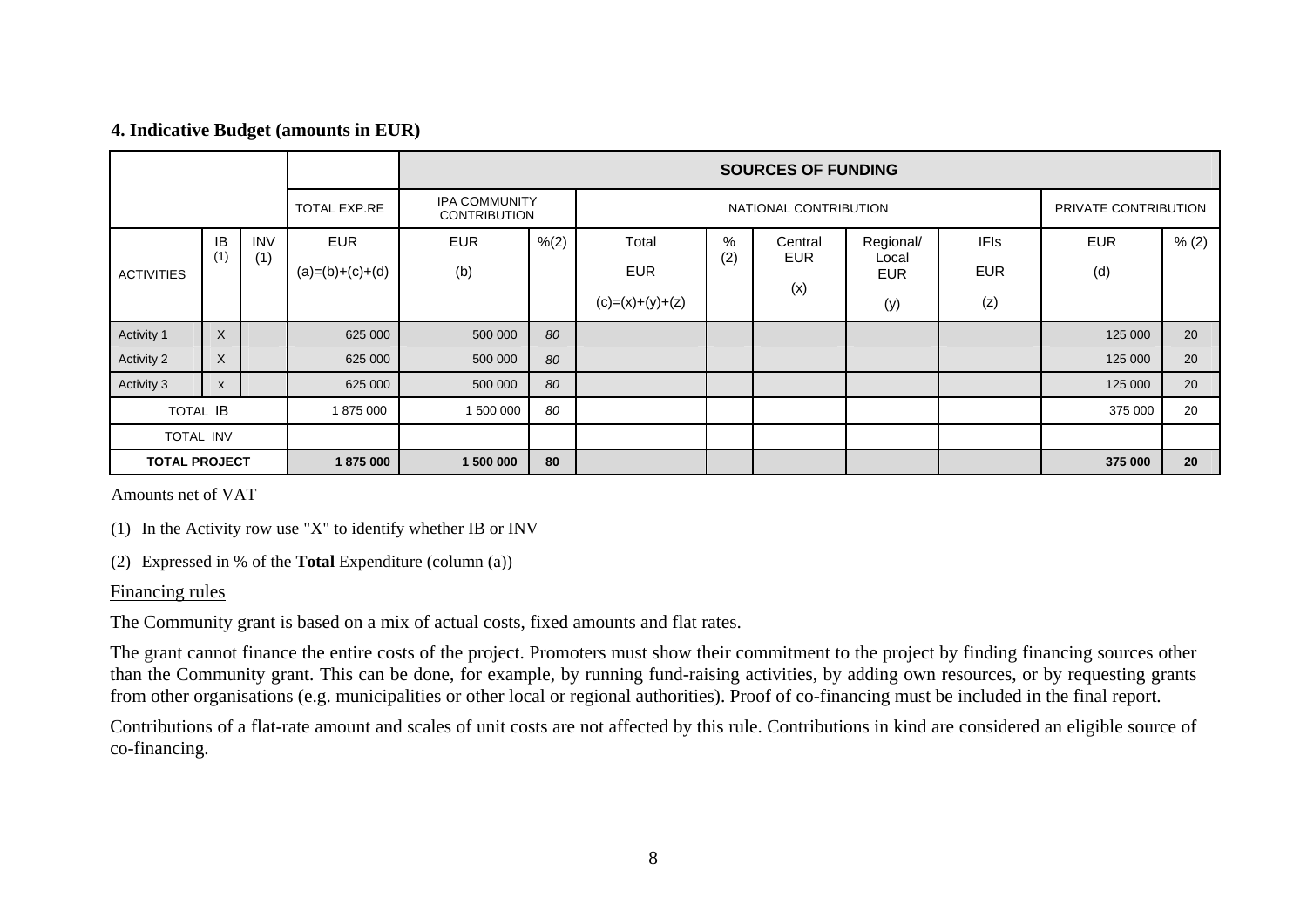### **5. Indicative Implementation Schedule (periods broken down per quarter)**

The selection is founded on the Youth in Action Programme Guide (permanent call for proposals) which foresees 3 selection deadlines (Rounds) per year. Projects concerning one of the mentioned activities and committed over the amount available can be submitted and run according to the following scheme:

| Round        | Deadline for<br>submission | Signature of<br>contract | Project<br>Completion |
|--------------|----------------------------|--------------------------|-----------------------|
| Round 3 2010 | 01/09/2010                 | 01/12/2010               | 31/12/2011            |
| Round 1 2011 | 01/02/2011                 | 01/05/2011               | 30/06/2012            |
| Round 2 2011 | 01/06/2011                 | 01/09/2011               | 30/10/2012            |

#### **6. Cross cutting issues**

### **6.1 Equal Opportunity**

An important priority of the Youth in Action Programme to give all young people equal opportunities to access to the activities supported through the Programme. Youth groups and organisations should take appropriate measures to avoid exclusion of specific target groups.

### **6.2 Environment**

Environment is one of the fields in which European Voluntary Service activities are carried out and is a re-occurring theme in youth exchanges.

## **6.3 Minorities**

The respect for cultural diversity together with the fight against racism and xenophobia are priorities of the Youth in Action Programme. By facilitating joint activities of young people from different cultural, ethnic and religious backgrounds, the Programme aims to develop the intercultural learning of young people.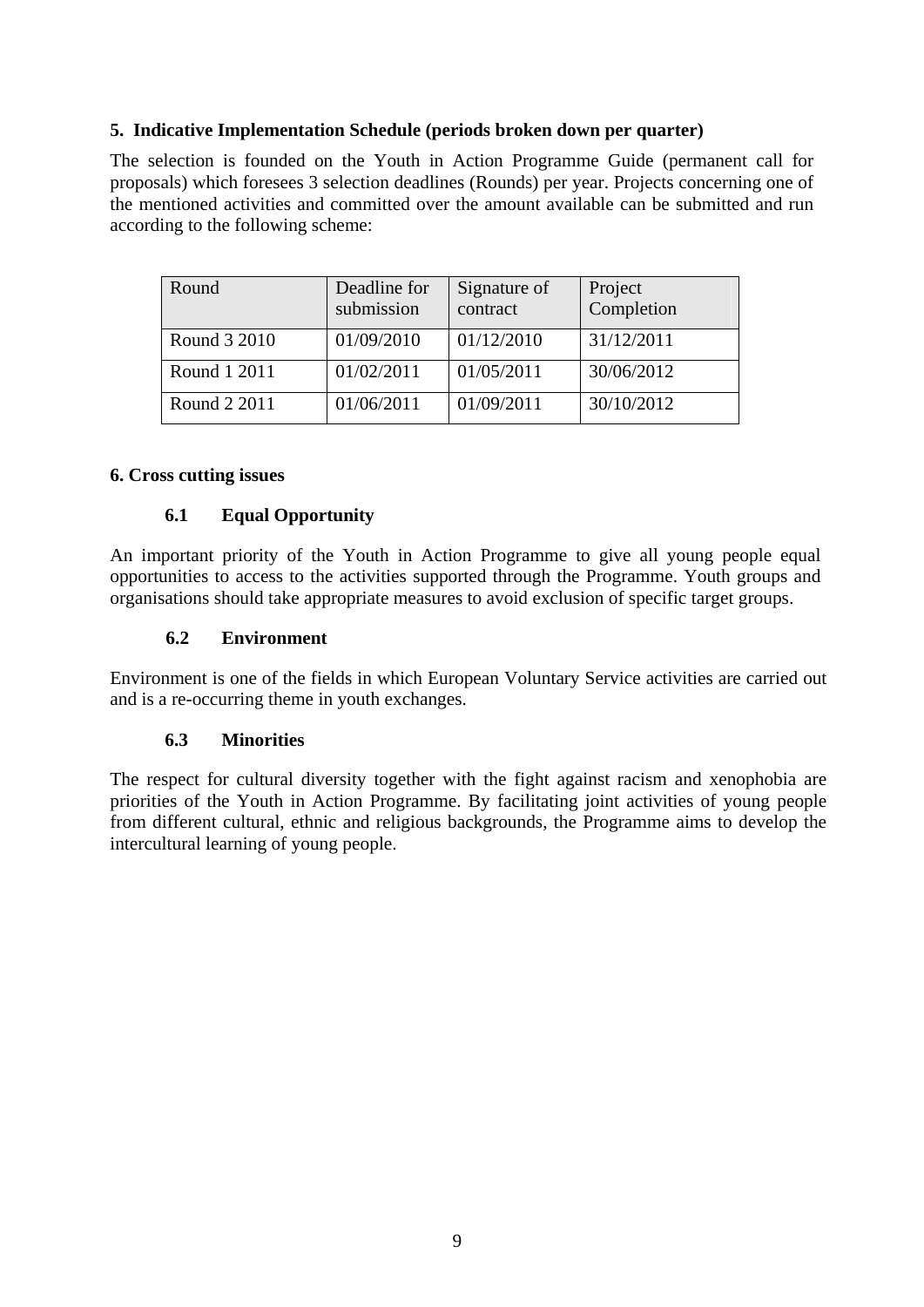#### **ANNEXES**

- I- Logical framework matrix in standard format
- II- Amounts (in EUR) contracted and disbursed per quarter over the full duration of project
- III- Description of Institutional Framework
- IV Reference to laws, regulations and strategic documents:
- V- Details per EC funded contract (where applicable)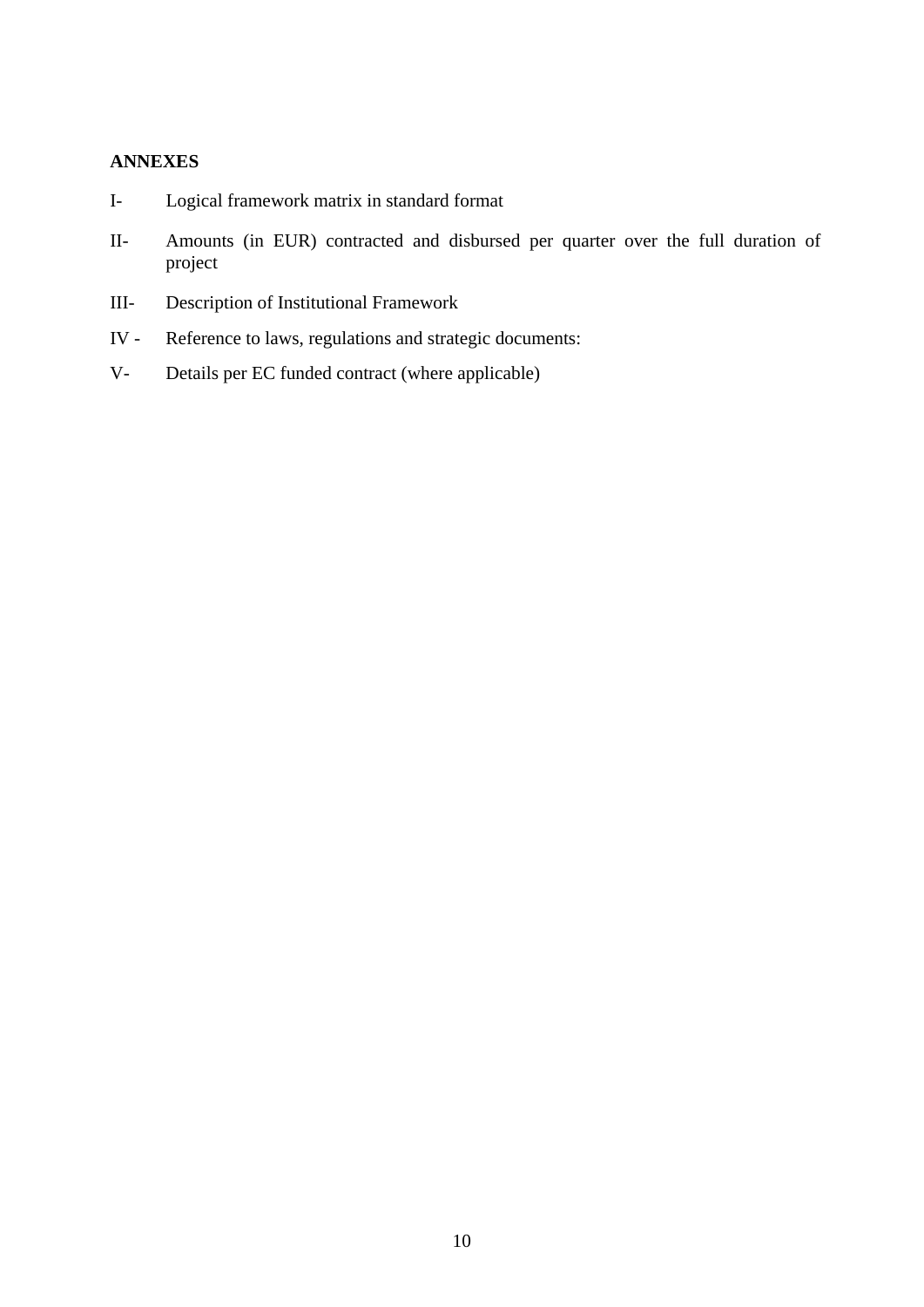# **ANNEX I: Logical framework matrix in standard format**

| LOGFRAME PLANNING MATRIX FOR Project Fiche | <b>YOUTH</b> in Action Programme                |                                                    |
|--------------------------------------------|-------------------------------------------------|----------------------------------------------------|
|                                            | Contracting period expires:<br>30 November 2011 | Disbursement period expires:<br>  30 November 2014 |
|                                            | Total budget: EUR 1 875 000                     | 2010 IPA budget: <b>EUR 1 500 000</b>              |

| Overall objective                                                                                                                                                            | <b>Objectively verifiable indicators</b>                                   | <b>Sources of Verification</b>                                |
|------------------------------------------------------------------------------------------------------------------------------------------------------------------------------|----------------------------------------------------------------------------|---------------------------------------------------------------|
| Strengthen democracy, civil society and<br>social inclusion in the Western Balkans by<br>facilitating the integration and active<br>participation of young people in society | Active participation of young people<br>in democratic life                 | Central Bureau of Statistics and<br>other official statistics |
| through the development of youth  -<br>organisations and the voluntary sector.                                                                                               | Influence of civil society in policy-<br>making process                    | Reports of "Think thanks" and<br>professional organisations   |
|                                                                                                                                                                              | Development of the voluntary sector                                        | National Governmental reports                                 |
| <b>Project purpose</b>                                                                                                                                                       | <b>Objectively verifiable indicators</b>                                   | <b>Sources of Verification</b>                                |
| Promote the non-formal education and                                                                                                                                         | Public and private investment in non-<br>formal education and youth sector | Reports of "Think thanks" and<br>professional organisations   |
| youth sector in the region by:<br>Supporting projects with the partner<br>beneficiaries, in particular exchanges<br>of young people and those active in                      |                                                                            | National Governmental reports                                 |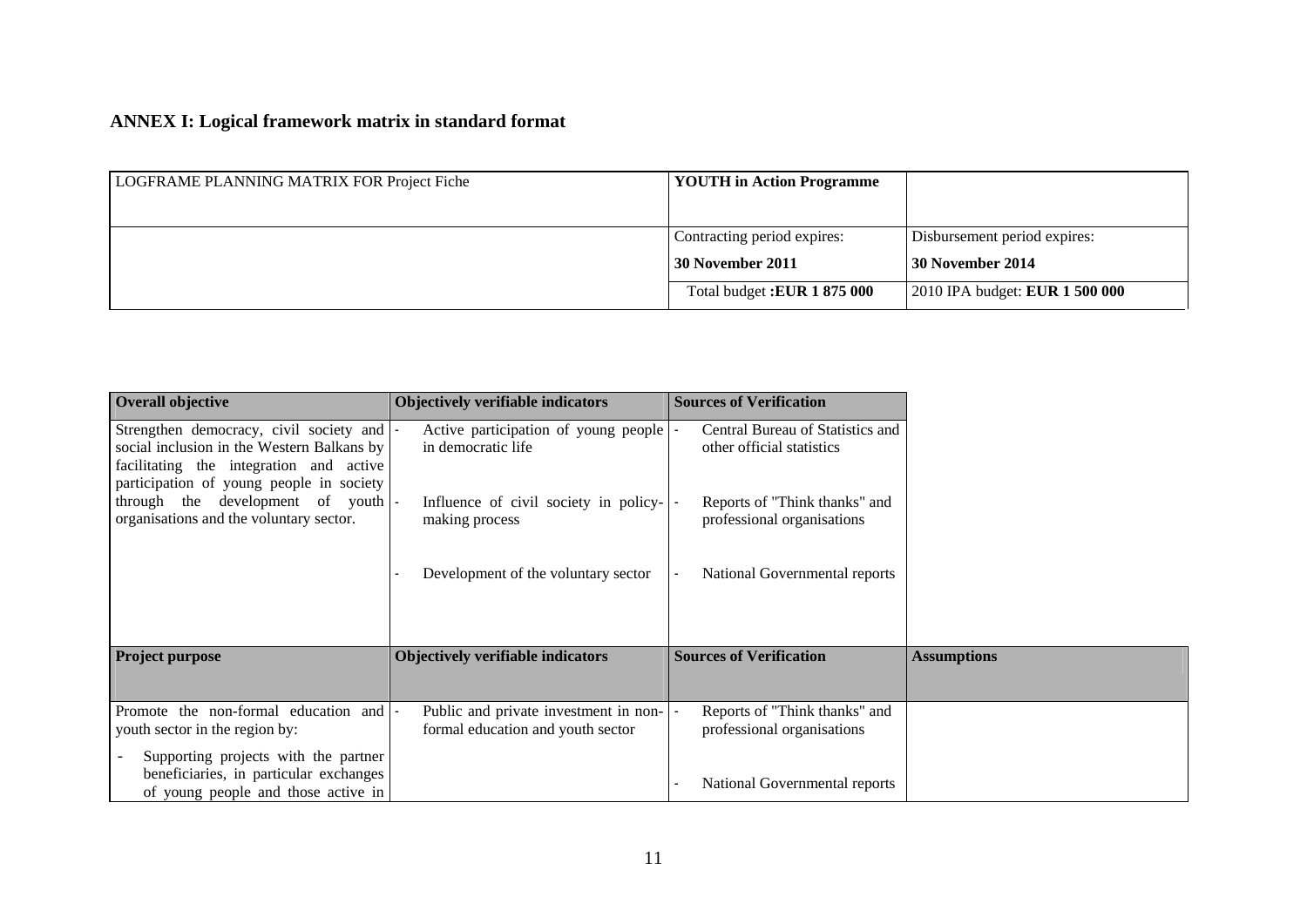| youth work and youth organisations;<br>Supporting initiatives that reinforce<br>young people's mutual understanding,<br>sense of solidarity and tolerance, as<br>the development<br>well as<br><sub>of</sub><br>cooperation in the field of youth and<br>civil society in the Western Balkans.                                                                                                                                                                                                                                                                                                                                                                                                                                                                                                                                         |                                                                                                                                                                                                                                                                                                                                                                                                                                                                                                                                                                                                                                                                                                                                                              |                                                                                                                                               |                    |
|----------------------------------------------------------------------------------------------------------------------------------------------------------------------------------------------------------------------------------------------------------------------------------------------------------------------------------------------------------------------------------------------------------------------------------------------------------------------------------------------------------------------------------------------------------------------------------------------------------------------------------------------------------------------------------------------------------------------------------------------------------------------------------------------------------------------------------------|--------------------------------------------------------------------------------------------------------------------------------------------------------------------------------------------------------------------------------------------------------------------------------------------------------------------------------------------------------------------------------------------------------------------------------------------------------------------------------------------------------------------------------------------------------------------------------------------------------------------------------------------------------------------------------------------------------------------------------------------------------------|-----------------------------------------------------------------------------------------------------------------------------------------------|--------------------|
| <b>Results</b>                                                                                                                                                                                                                                                                                                                                                                                                                                                                                                                                                                                                                                                                                                                                                                                                                         | <b>Objectively verifiable indicators</b>                                                                                                                                                                                                                                                                                                                                                                                                                                                                                                                                                                                                                                                                                                                     | <b>Sources of Verification</b>                                                                                                                | <b>Assumptions</b> |
| Increased opportunities for young<br>people to experience international<br>mobility and to acquire socio-<br>educational skills which could better<br>facilitate their integration in society;<br>Increased participation of young<br>people in democratic life and active<br>citizenship in particular with regard to<br>young women and young people with<br>fewer opportunities;<br>Improved interethnic<br>and inter-<br>religious dialogue among young<br>people and youth organisations.<br>Development<br>of<br>long-lasting<br>partnerships as well the exchange of<br>expertise and know-how in the field of<br>youth and non-formal education.<br>Improved organisational skills of<br>organisations established<br>in<br>the<br>Western Balkans, in particular with<br>regard to management of European<br>Community funds. | All activities:<br>Number of organisations (including<br>partners) from the Western Balkans<br>participating in activities supported by<br>the Window;<br>Number of projects involving young<br>people with fewer opportunities;<br>Number of projects dealing with<br>minorities and inter-ethnic inter-<br>religious dialogue issues;<br>Number of young women involved in<br>the activities;<br>Rating of submitted projects;<br>Measures<br>of<br>efficiency<br>in<br>administrative<br>financial<br>and<br>management.<br>Activity 1:<br>Number of youth exchanges among<br>young people from different locations<br>taking place in the Western Balkans.<br>Activity 2:<br>Number of European Voluntary<br>Service projects in the Western<br>Balkans; | Education, Audiovisual<br>and<br><b>Culture Executive Agency</b><br>Other implementing bodies of<br>Youth<br>in<br>the<br>Action<br>programme |                    |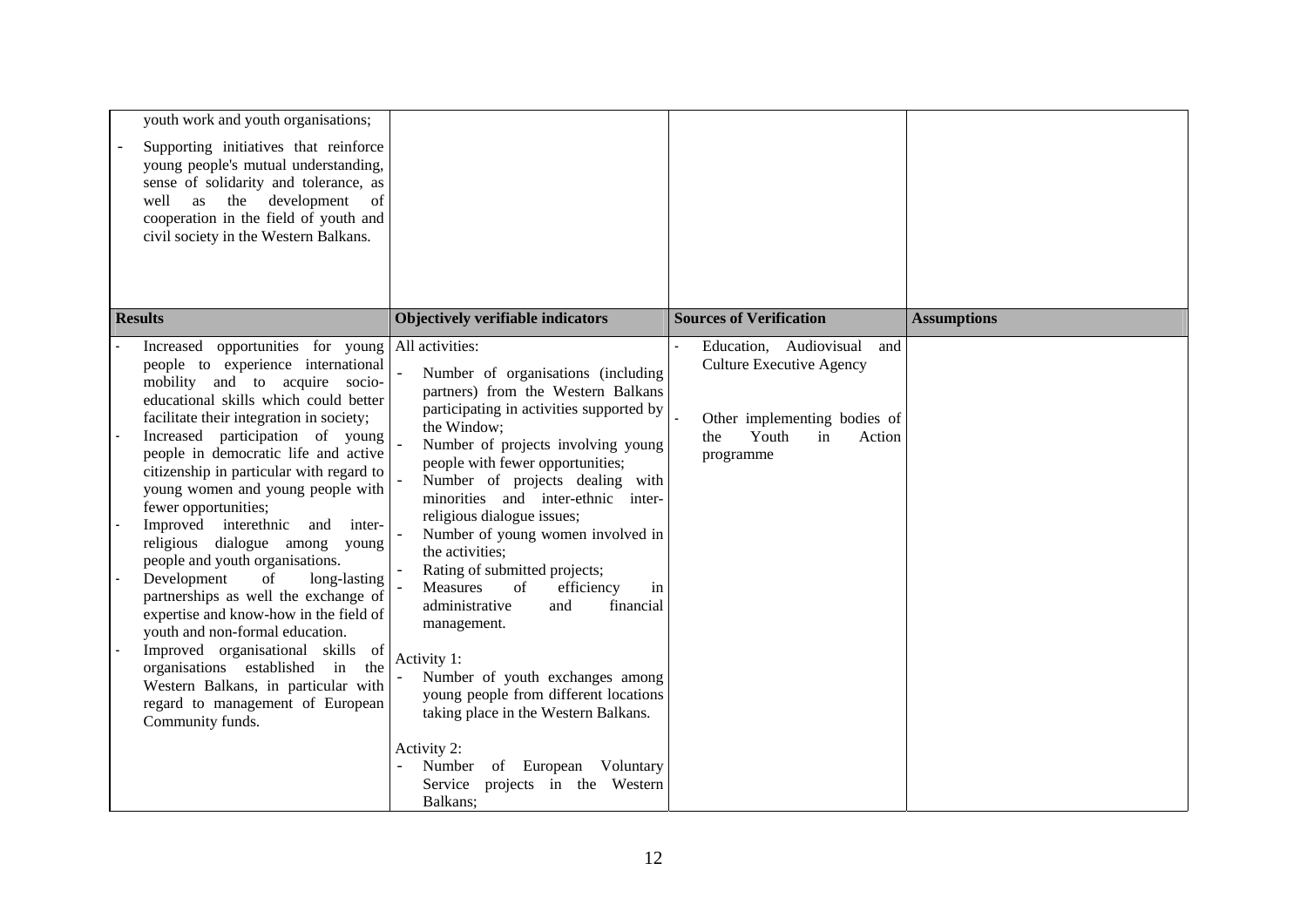|    |                               | Number of organisations accredited as<br>$\overline{\phantom{m}}$<br>EVS host organisations under the<br>Youth in Action programme in the<br>Balkans.<br>Activity 3:<br>Number of training and networking<br>$-$<br>projects organised in the Western<br>Balkans. |                      |                    |
|----|-------------------------------|-------------------------------------------------------------------------------------------------------------------------------------------------------------------------------------------------------------------------------------------------------------------|----------------------|--------------------|
|    |                               |                                                                                                                                                                                                                                                                   |                      |                    |
|    | <b>Activities</b>             | <b>Means</b>                                                                                                                                                                                                                                                      | <b>Costs</b>         | <b>Assumptions</b> |
| 1. | Youth Exchanges               | Call for Proposals                                                                                                                                                                                                                                                | <b>EUR 1 500 000</b> |                    |
|    | 2. European Voluntary Service |                                                                                                                                                                                                                                                                   |                      |                    |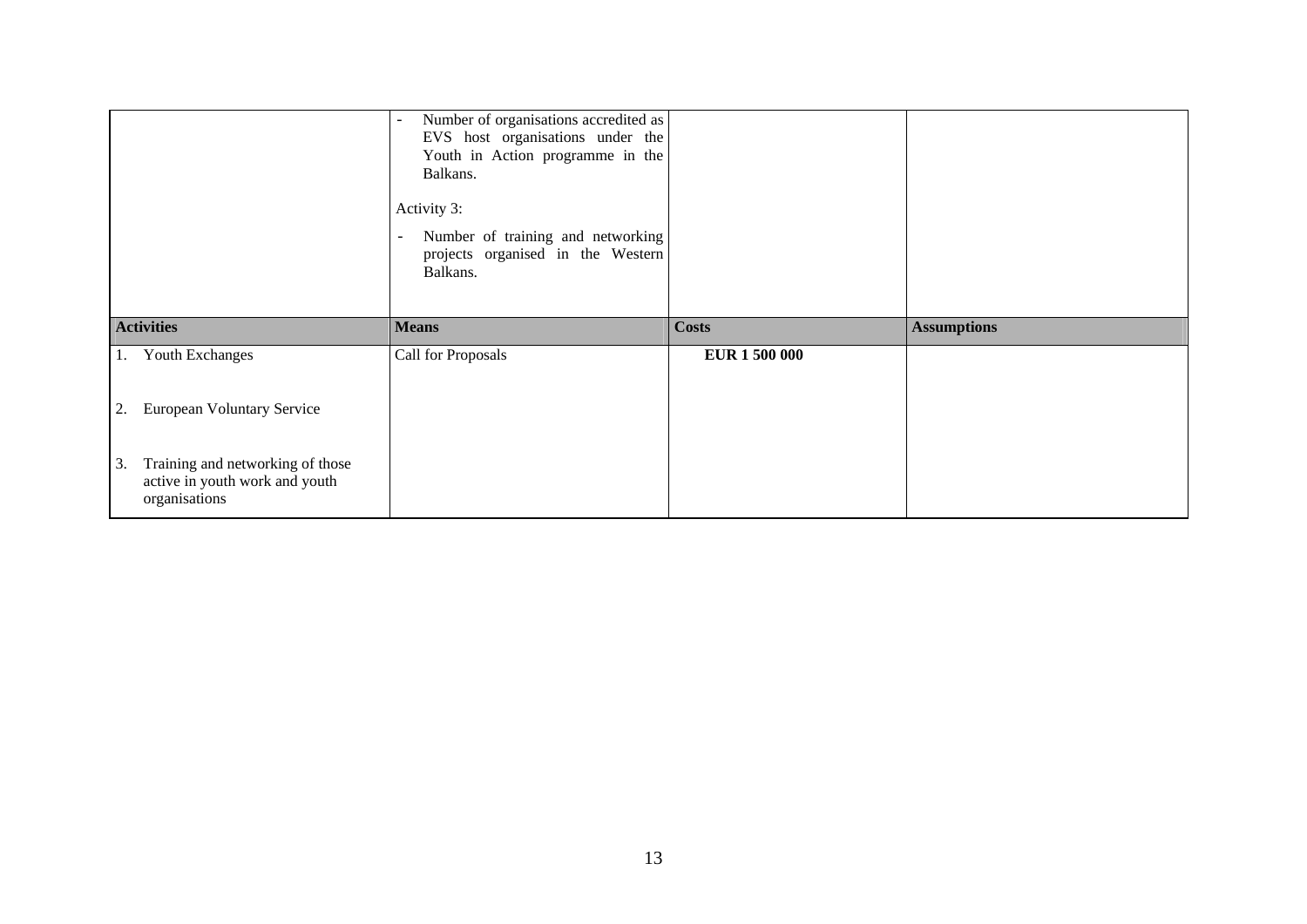| <b>Contracted</b> | Q4 2010        | Q1 2011        | Q2 2011   | Q3 2011  |
|-------------------|----------------|----------------|-----------|----------|
| Activity 1        | 175 000        | $\overline{0}$ | 175 000   | 150 000  |
| Activity 2        | 175 000        | $\overline{0}$ | 175 000   | 150 000  |
| Activity 3        | 175 000        | $\theta$       | 175 000   | 150 000  |
| <b>Cumulated</b>  | 525 000        | 525 000        | 1.050 000 | 1500 000 |
| <b>Disbursed</b>  | Q4 2010        | Q1 2011        | Q2 2012   | Q3 2013  |
| Activity 1        | $\overline{0}$ | 100 000        | 300 000   | 100 000  |
|                   |                |                |           |          |
| Activity 2        | $\overline{0}$ | 100 000        | 300 000   | 100 000  |
| Activity 3        | $\overline{0}$ | 100 000        | 300 000   | 100 000  |

**ANNEX II: Amounts (in EUR) contracted and disbursed per quarter (Q) over the full duration of project**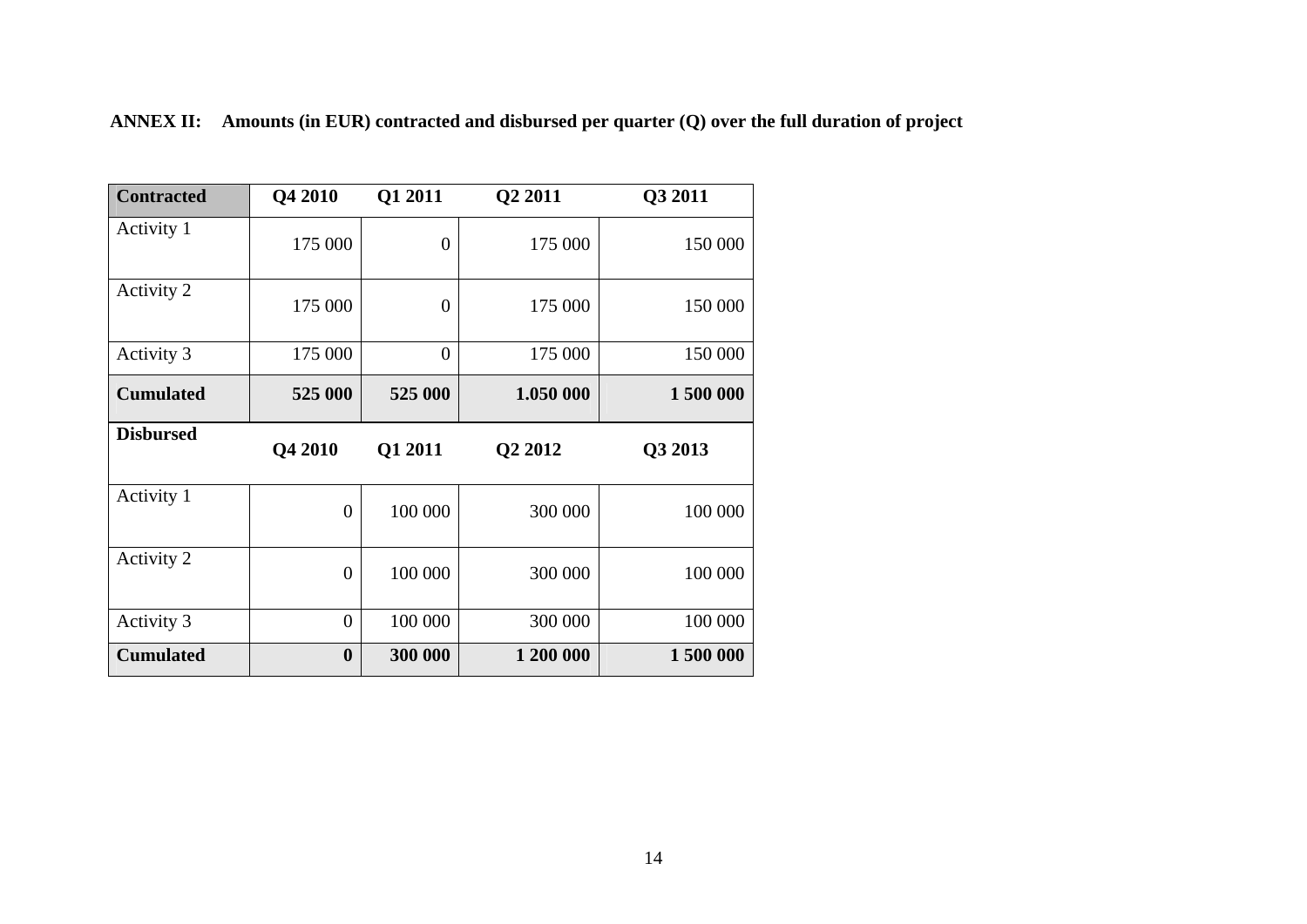# **ANNEX III: Description of Institutional Framework**

These are the authorities in the Beneficiaries in charge of issues related to the Youth Sector:

- Albania: Ministry of Tourism, Culture, Youth and Sports
- Bosnia and Herzegovina: Commission for the coordination of youth issues in BiH
- Croatia: Ministry of Ministry of Family, Veterans' Affairs and Intergenerational Solidarity

- The former Yugoslav Republic of Macedonia: Department for International Cooperation Youth Sector, Agency of Youth and Sport

- Kosovo: Ministry of Culture, Youth and Sports
- Montenegro: Ministry of Youth and Sports
- Serbia: Ministry of Youth and Sports

#### **ANNEX IV: Reference to laws, regulations and strategic documents**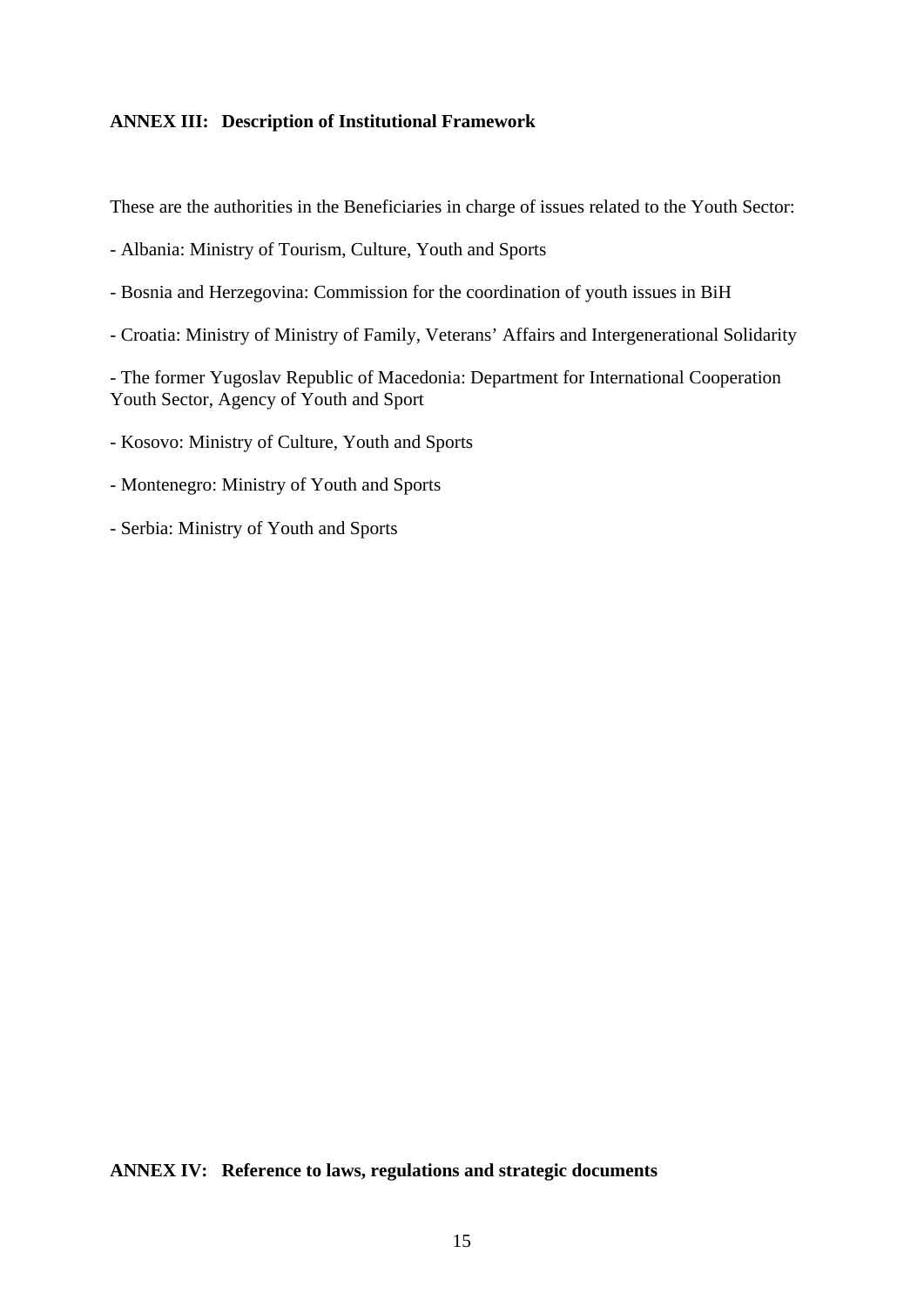- Council Decision of 18 February 2008 (2008/210/EC) on the principles, priorities and conditions contained in the European Partnership with Albania and repealing Decision 2006/54/EC
- Council Decision of 18 February 2008 (2008/211/EC) on the principles, priorities and conditions contained in the European Partnership with Bosnia and Herzegovina and repealing Decision 2006/55/EC
- Council Decision of 12 February 2008 (2008/119/EC) on the principles, priorities and conditions contained in the Accession Partnership with Croatia and repealing Decision 2006/145/EC
- Council Decision of 18 February 2008 (2008/212/EC) on the principles, priorities and conditions contained in the Accession Partnership with the former Yugoslav Republic of Macedonia and repealing Decision 2006/57/EC
- Council Decision of 22 January 2007 (2007/49/EC) on the principles, priorities and conditions contained in the European Partnership with Montenegro.
- Council Decision of 18 February 2008 (2008/213/EC) on the principles, priorities and conditions contained in the European Partnership with Serbia including Kosovo as defined by United Nations Security Council Resolution 1244 of 10 June 1999 and repealing Decision 2006/56/EC
- Multi-beneficiary Multi-annual Indicative Planning Document 2009/2011

#### **ANNEX V: Details per EC funded contract (where applicable)**